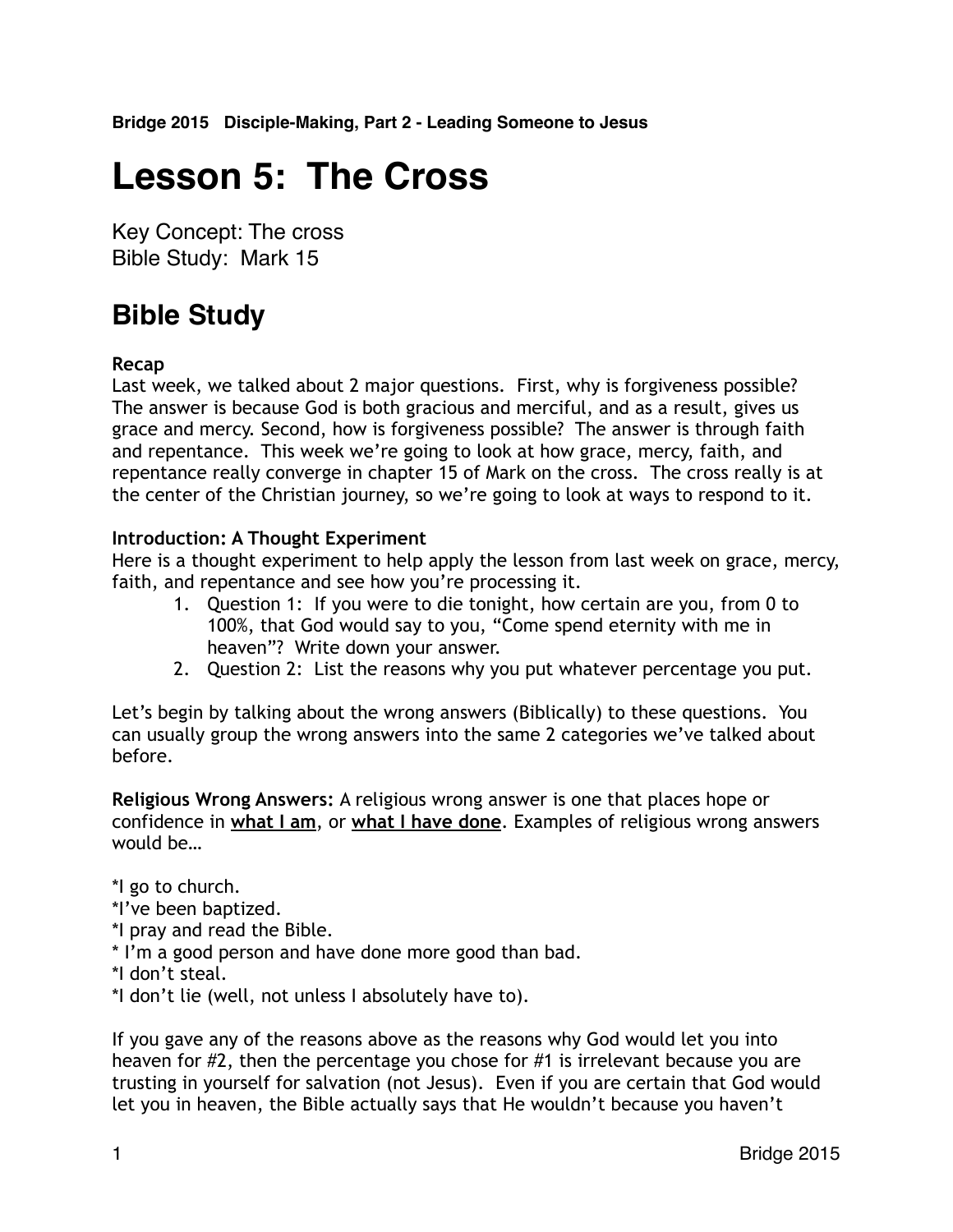received His grace and mercy. You haven't put your faith in Him; your faith is still in you.

**Irreligious Wrong Answers:** Irreligious wrong answers do one of 2 things. First, irreligious wrong answers deny the reality of God. Remember the philosophical skeptics such as the new atheists. They might answer the above questions by saying, "I am less than 100% sure God would want me to be with Him because I don't even think God exists." Second, remember the PB/Gaslamp crowd. They might answer the first question wrongly by saying, "I am only 49% sure God would want to be with me because I am a pretty bad person. I think I have done more bad than good."

**Bottom line:** If your percentage is anywhere less than 100%, then this is a really good indicator of one of 2 things. First, you are not in relationship with God. If you have been forgiven by Jesus, you know it. There is no doubt about it. It is an objective reality that happens through His death on the cross, which we'll talk about today. Moreover, Jesus has given you a gift of grace by forgiving your debt. Your faith is in Him, not yourself. So you are 100% confident that God wants to be with you because you are united to Christ by faith. Second, if you put a percentage less than 100%, then it is possible that you are in relationship with God, but you are still a spiritual babe and are struggling to articulate these fundamental concepts (grace, mercy, faith, and repentance) that are the foundation of a relationship with God.

# **The Right Answer (Biblically):**

So what's the right answer? There **is** a right answer to God's question, "Why should I let you into heaven?" According to the Bible, the right answer has to do with God's grace. The right answer is something like this: "God, I am 100% confident that You will say to me, "Come spend eternity with Me in heaven because Jesus has forgiven me of my sin and I have put my faith in Him." "It's not because of anything I've done, but because of what Jesus Christ has done on my behalf." In other words, it's not about the good things we've done for God, but rather it's about the good thing Christ has done for us. He died on the cross so that we could be forgiven of our sin. God was willing to suffer for us to grant us forgiveness!! He was abandoned so that we could be accepted. We saw Jesus say this in Mark 10:45—He came not to be served, but to serve, and give His life **a ransom** for many. He paid our debt for us.

Please turn with me to Ephesians 2:8-9. This gives the right answer. We are saved by grace through faith: it's a gift we receive when we put our trust in Jesus—that is faith. Putting your trust in Jesus that He lived the life you should have lived and died the death you should have died. We're not saved by anything we do—by being nice people, by paying our bills on time, or by going to church or reading the Bible. No, we are saved from eternal punishment by Jesus' death on the cross, and IT IS A GIFT. You can't earn it "by works." "It is the gift of God." The Bible says that gift is grace.

So, the right answer to the question is simply this—to point at Jesus. You should let me in because of Him (pointing to Jesus). He is my only hope—I am in Him and He is in me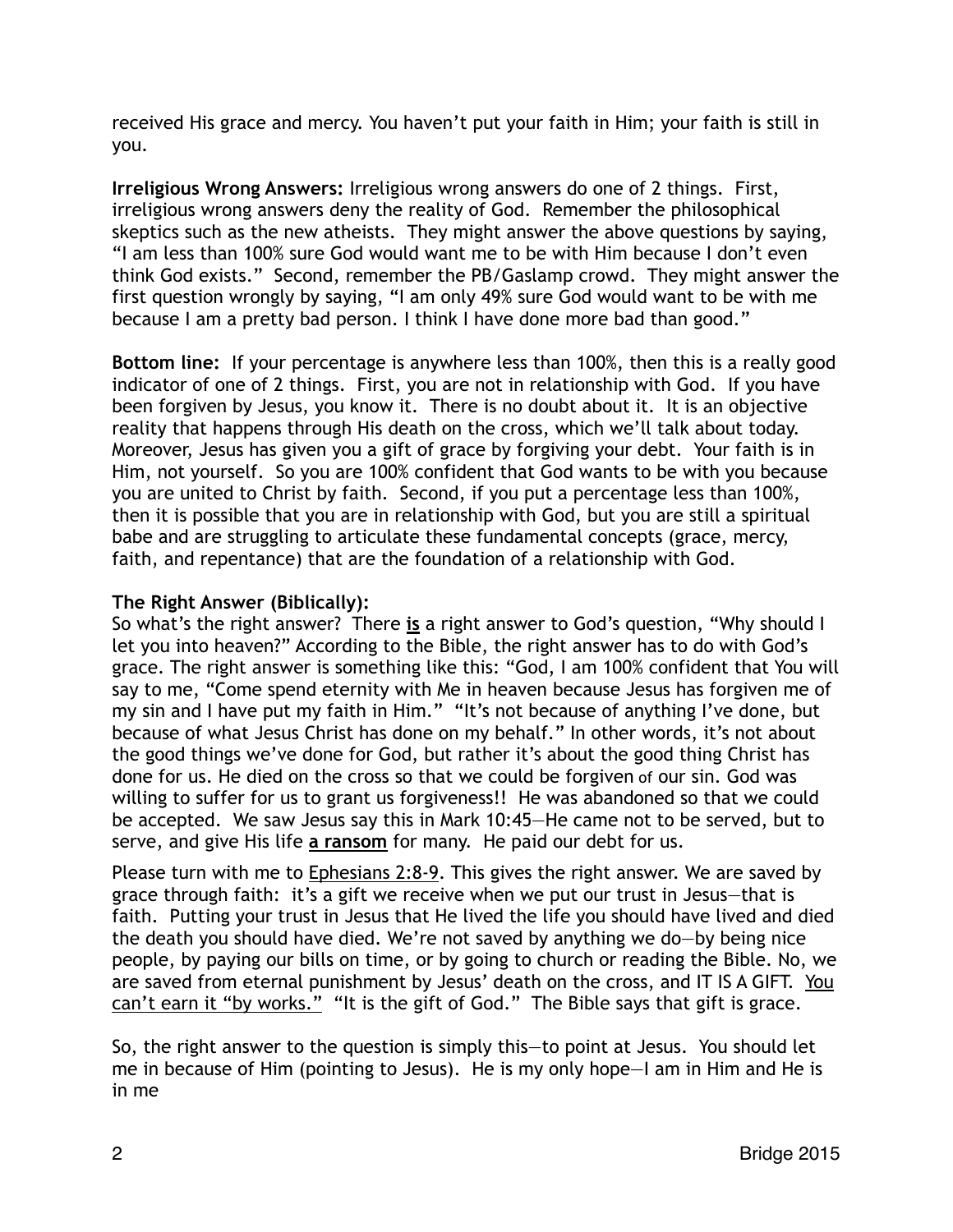#### **Reactions to the Cross**

As we have discussed, the cross is at the center of the Christian story, and as we will see, the cross demands a response from each one of us. Today we will look at the ways that people responded in Mark 15.

#### **Coaching Point: Read through Mark 15 aloud and highlight the 5 possible reactions as you get to them.**

#### **(1) PEOPLE-PLEASING PONTIUS PILATE. (Read Mark 15:1-15)**

He orders a sign to be attached to the cross. It reads: "the King of the Jews". All the Gospel writers assure us that Pilate was convinced of Jesus' innocence. He offers to release Jesus, but the crowd wants a man called Barabbas released instead. Time and again, Pilate sticks up for Jesus. Yet, he eventually hands Jesus over to be crucified. So why does Pilate hand over an innocent man? Look at verse 15.

Pilate was a crowd-pleaser. Although he knew that Jesus was innocent, peer pressure caused him to lose his nerve and made him give in to the evil desires of others. He was afraid of what this would do to his political career and so he abandoned Jesus. When he faced a world that despised Jesus, his good intentions were overcome by political aspirations.

#### **Coaching Point: Ask if they can identify with the people-pleasing Pilate? Has a people-pleasing approach affected your relationship (or lack thereof) with God?**

#### **(2) THE BUSY SOLDIERS. (Mark 15:16-20, 24)**

This is the most important question in all of life, and the soldiers here are too busy gambling for His clothes to process it. They are absorbed in just doing their job. They missed the significance of what was going on and what it could have meant for them because this was just another day at the office for them. They were punching the clock.

We do the same thing. We go through life doing our duty, working hard, and we find ourselves far too busy to consider really significant questions in life because we're "crazy busy." How many times have you found yourself saying this: "I'm just crazy busy right now. This will pass." Only something else comes up and the frantic pace keeps up and you find that you really never got around to the "God question."

#### **Coaching Point: Ask if they can identify with feeling crazy busy? How has this feeling of business affected your relationship (or lack thereof) with God?**

#### **(3) THE SELF-SATISFIED RELIGIOUS LEADERS. (Mark 15:21-31)**

They mock Jesus among themselves. This is the end of the road for the religious crowd that we have seen in the book of Mark. They have become self-righteous and self-satisfied, sick as dogs spiritually, yet proclaiming to the world (and themselves) how spiritually healthy they are. They mock Jesus because they are self-satisfied with their own religious performance and see no need for Him.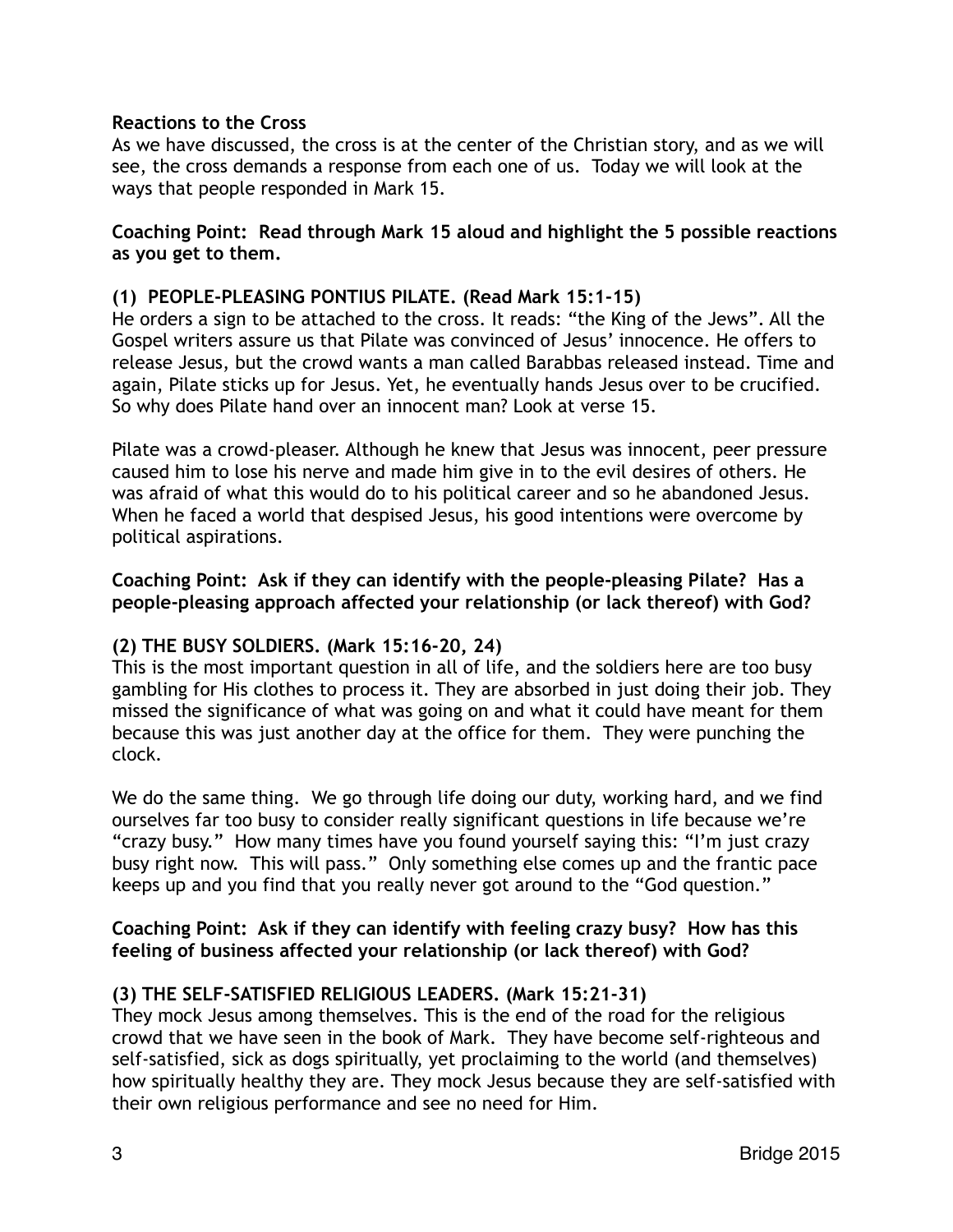#### **Coaching Point: Ask if they can identify with the religious leaders? Has a religious approach affected your relationship (or lack thereof) with God?**

# **(4) "GIVE ME A SIGN" BYSTANDERS. (Read Mark 15:29-30, 36)**

Mark also records the reaction of some other bystanders. They want Jesus to prove to them that He is God by giving them the exact sign of their request. They want Jesus to be their personal genie who says, "Your wish is my command." Jesus knows that no sign will be enough because humans have an infinite capacity to rationalize things away.

Then, one man hears Jesus cry out and thinks He's calling to Elijah. In Jewish legend, Elijah, who was an Old Testament prophet, was celebrated as a helper of those in need. This man, like the others, has just come for the show. He wants to see Elijah perform some spectacular miracle and rescue Jesus. The sight of Jesus on the cross doesn't move this man at all. Instead, he is totally detached and refuses to get involved.

**Coaching Point: Ask if they can identify with the men who need a sign? Has the presence or absence of signs from God affected your relationship (or lack thereof) with God?**

# **(5) THE ROMAN CENTURION. Read Mark 15:39.**

This man wasn't a Jew. He was a Roman. This was a hardened soldier who was a high-ranking military officer. He had doubtless fought in many campaigns and seen many men die, but he had never seen a man die like this. He recognized that Jesus was "the Son of God." And, that is our final option as we look at what happened at the cross. We can recognize that Jesus is telling the truth: that He is indeed the Son of God.

**Coaching Point: This is the place that you really want to see where they stand spiritually. If they are ready to trust Jesus and put their faith in Him, then encourage them to respond to Jesus and to pray with you.**

# **The Prayer of Commitment**

 "Lord Jesus, I know that I am a sinner and I desperately need Your forgiveness. Thank you for living a sinless life and dying a sinner's death on the cross for my sins. I now turn from my sinfulness and self-trust. I have been trusting in my own good works and I am sorry. I now place my trust in You, and in You alone for the forgiveness of my sins and the free gift of eternal life. You took my sins upon Yourself and gave me Your righteousness. Thank You Lord for giving me this gift of Your righteousness through faith. I am asking You to take complete control of my life. Make me like You, Lord Jesus."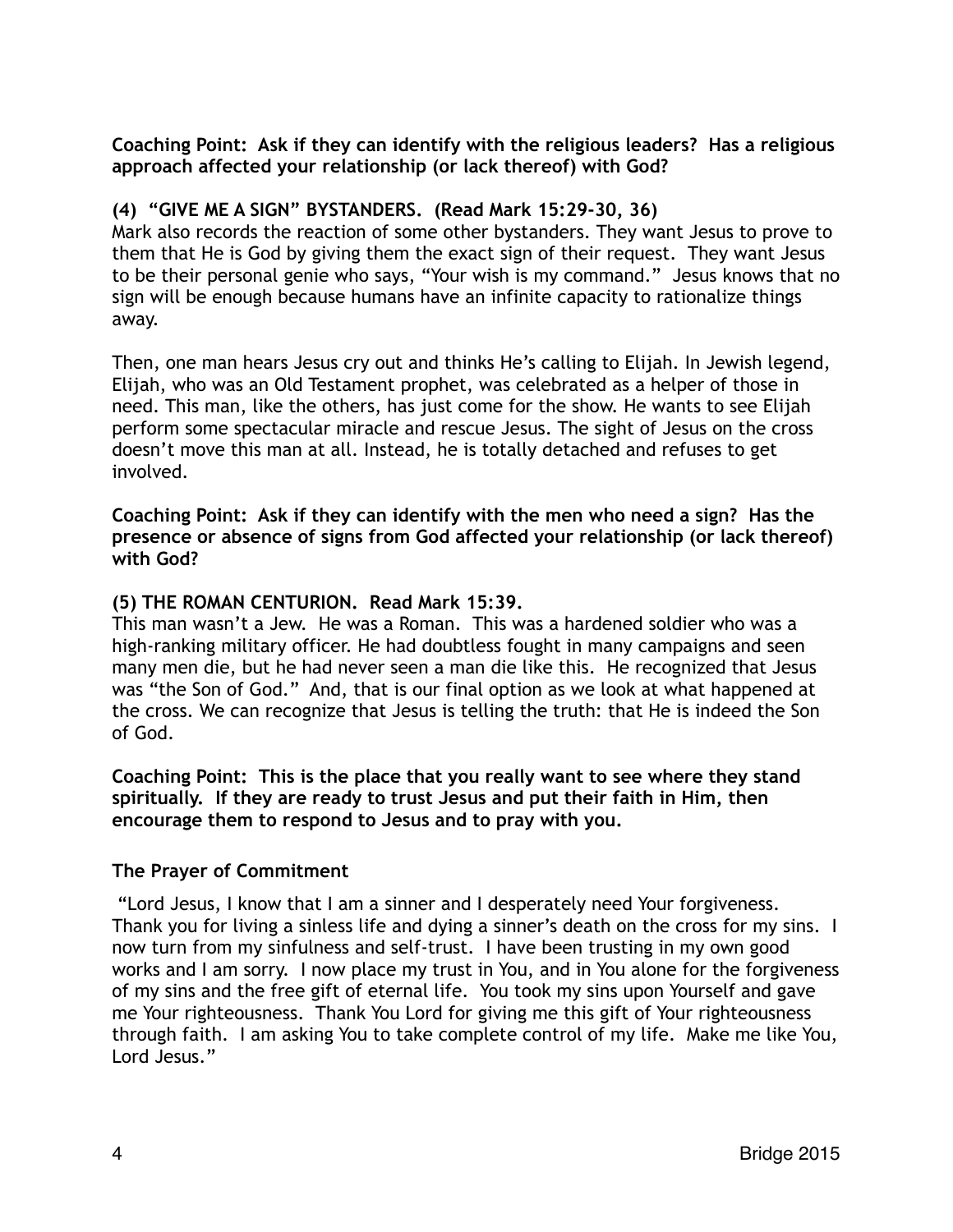#### **Heavenly Father's Heart\***

\*This little story that follows isn't something that you, as a disciple-maker, will share with someone in a Mark study. Rather, this vignette is excerpted from *T4T A Discipleship ReRevolution* by Steve Smith & Ying Kai, pg. 56, to help inspire you, to help you remember the heart behind the book of Mark.

"When Ying Kai was a young student in Taiwan, he worked hard to pass an important exam that would enable him to get into a good middle school. He really wanted a new bicycle to ride 30 minutes to the new school, but doubted he would get it since his family was so poor. One day, however, as he passed his parents' bedroom, he heard his father comment to his mother that he would buy a new bicycle for Ying. Ying was overjoyed. That night before bed, he asked his father for a new bicycle. But his father said "no!" Ying was perplexed, but did not give up because he knew his father's heart! As he persisted, his father finally said "yes." The next day, he had a new bicycle.

Ying says: "Because I knew my father's heart, I never gave up. If I didn't know his heart, I probably would have given up." So if we know our heavenly Father's heart, we will have more confidence to do what He wants us to do.

All throughout the Bible, God chooses a person to save him and his whole household….Noah, Lot, Rahab, the Gerasene demoniac, Cornelius, Lydia and the Philippian jailer. God chooses you to save you and all those who belong to you. This isn't a guarantee, meaning that God always saves entire households, but it does help you see that God's heart is for none to perish, but for everyone to come to repentance (2 Peter 3:9). "If you know His heart, then you will not give up asking Him for what is on His heart."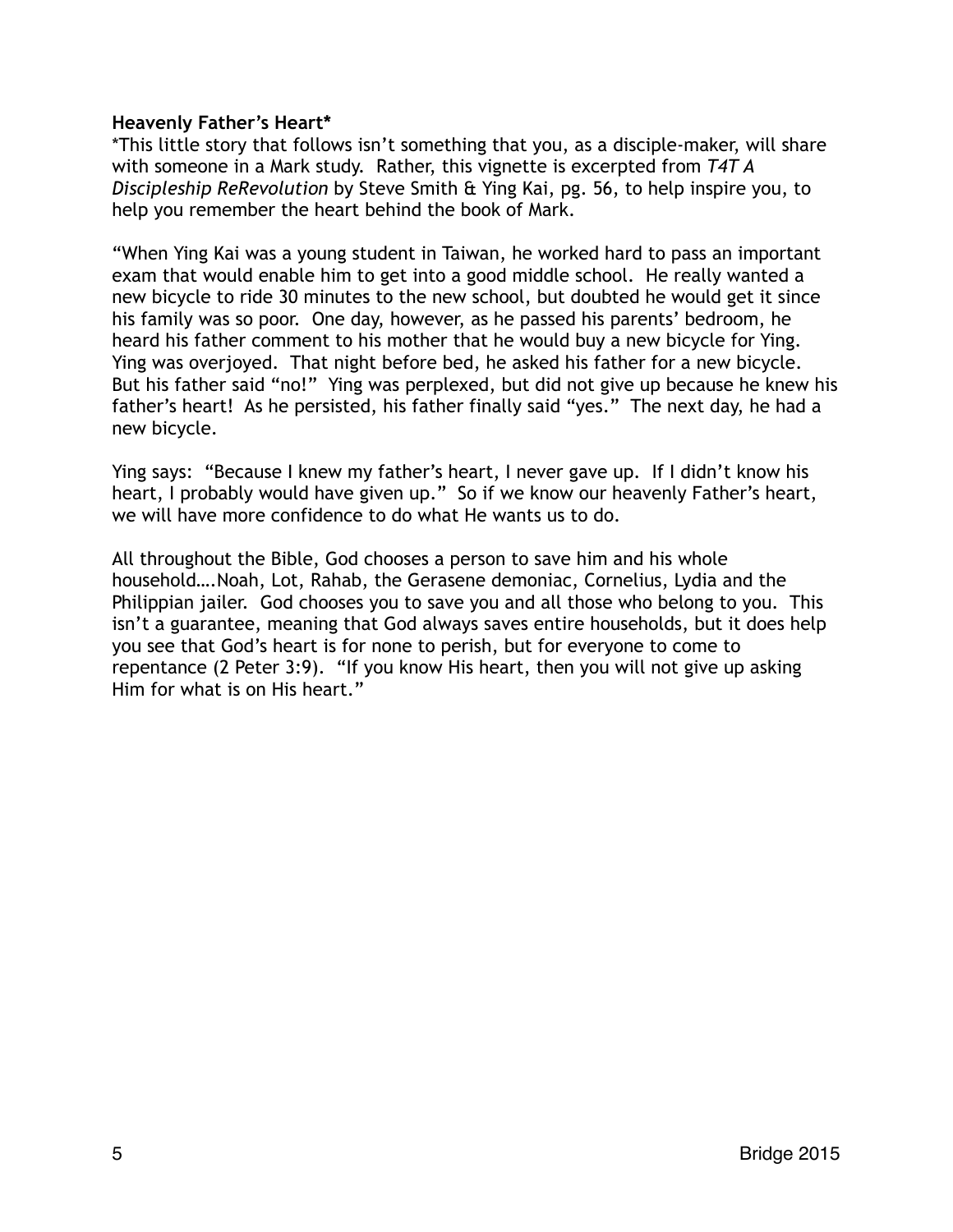# **Discussion Questions**

1. If you were to die tonight, how certain are you, from 0 to 100%, that God would say to you, "Come spend eternity with me in heaven." Give your percentage.

- 2. List the reasons why you put the percentage you put.
- 4. What are the 2 possibilities for those who give a percentage less than 100%?
- 4. Read Eph. 2:8-10 & Mark 10:45. Discuss what is the right answer Biblically.
- 5. Read Mark 15. Describe the 5 different responses to the cross.
- 6. Of the responses to the cross, which do you most identify with and why?